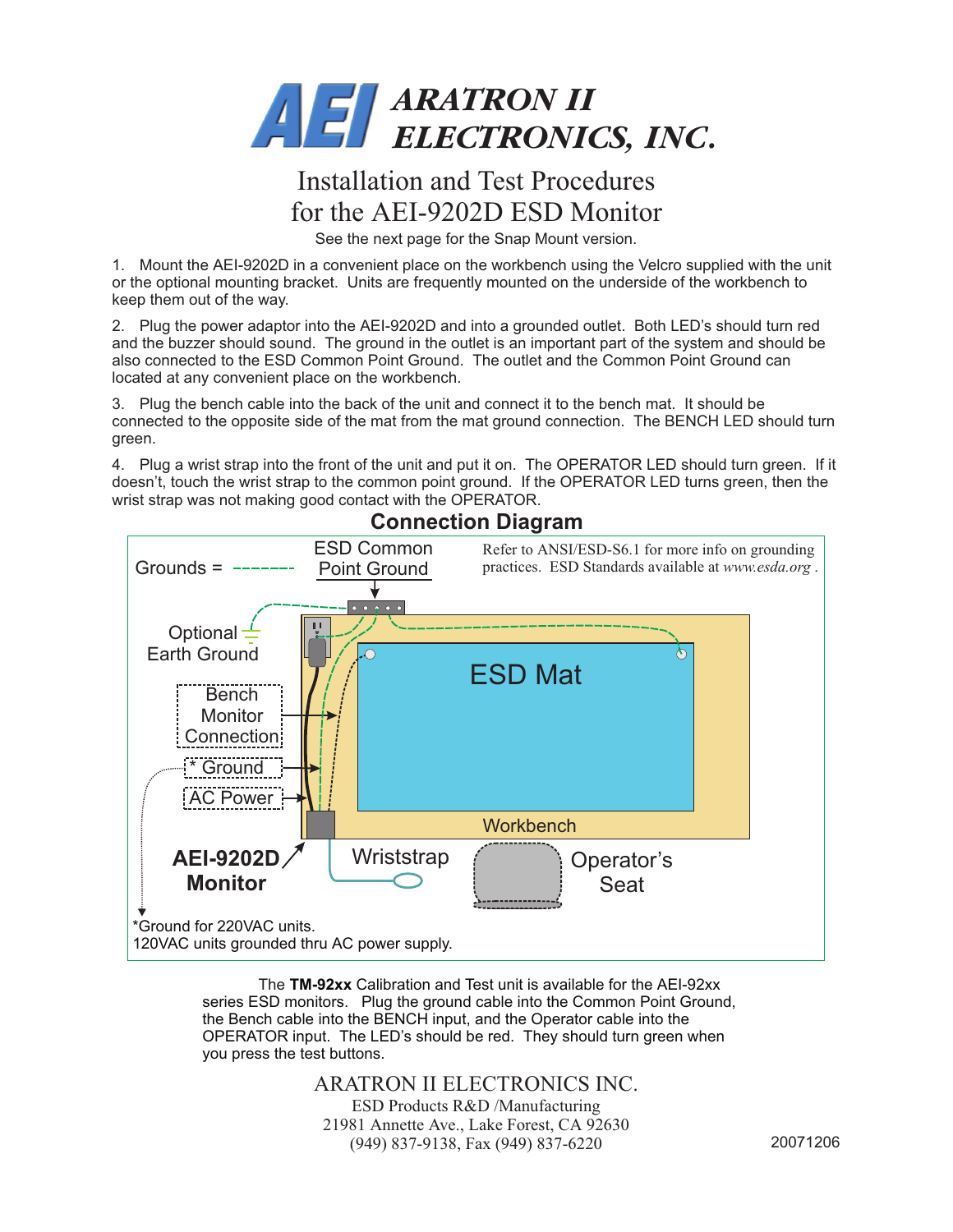

## Installation and Test Procedures for the Snap Mount AEI-9202D ESD Monitor

1. Mount the AEI-9202D on the workbench mat using the snap on the bottom of the unit.

2. Plug the power adaptor into the AEI-9202D and into a grounded outlet. Both LED's should turn red and the buzzer should sound. The ground in the outlet is an important part of the system and should be also connected to the ESD Common Point Ground. The outlet and the Common Point Ground can located at any convenient place on the workbench.

3. The bench monitoring connection is thru the snap on the bottom of the unit. It should be on the opposite side of the mat from the mat ground connection. The BENCH LED should be green.

4. Plug a wrist strap into the front of the unit and put it on. The OPERATOR LED should turn green. If it doesn't, touch the wrist strap to the common point ground. If the OPERATOR LED turns green, then the wrist strap was not making good contact with the OPERATOR.



The **TM-92xx** Calibration and Test unit is available for the AEI-92xx series ESD monitors. Plug the ground cable into the Common Point Ground, the Bench cable into the BENCH input, and the Operator cable into the OPERATOR input. The LED's should be red. They should turn green when you press the test buttons.

ARATRON II ELECTRONICS INC.

ESD Products R&D /Manufacturing 21981 Annette Ave., Lake Forest, CA 92630 (949) 837-9138, Fax (949) 837-6220